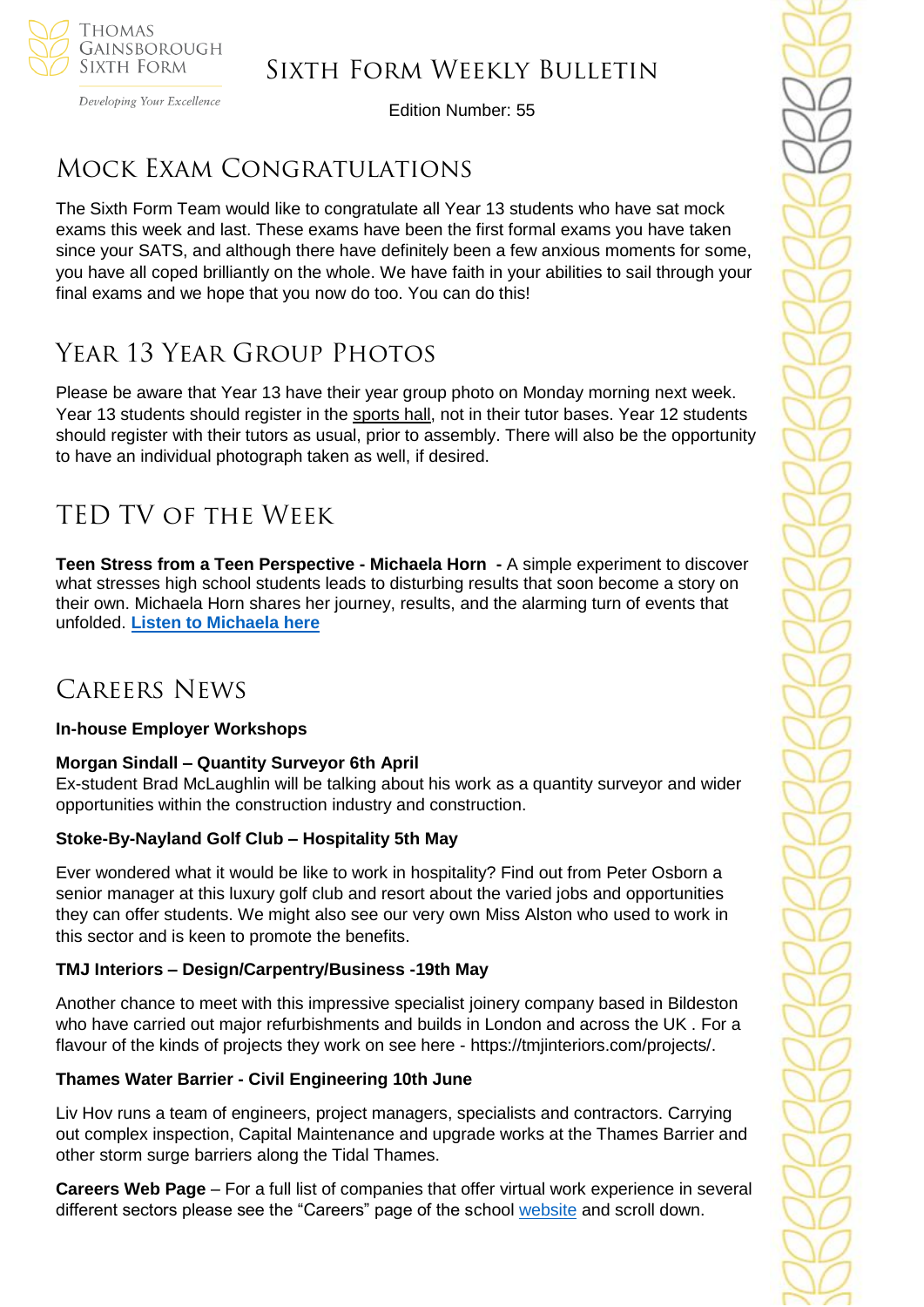

Developing Your Excellence

Edition Number: 55

#### **How to arrange work experience in Year 12:**

1) Look at your Morrisby results and talk to family or friends for ideas. The more research you have carried out beforehand, into different options, the more valuable experience you will get.

2) Come to the careers hub and register your interest with Ms Perkins.

3) Paperwork needs to be collected and completed 4 weeks prior to the work experience taking place.

4) Please consider transport to and from the company you want to apply to.

5) Students are allowed up to 2 x 5 days during term time with up to two employers.

6 ) Please consider virtual work experience as well as face to face by signing up free of charge to Speakers for Schools virtual work experience and other online providers (see careers website for a list of other providers)

7) Ms Perkins needs to be made aware of any work experience (other than Saturday jobs) you arrange directly with employers in order for her to keep a record. Paperwork is still required for this.

#### **Surgery Live** - **Saturday April 2nd 2022**.

This interactive full day virtual course gives students an insight into the life of a surgeon and the career path to get there. Attendees will also learn how to suture, having received all the necessary equipment that a real surgeon would use, delivered via post prior to the course. We round off the session with patient cases and virtual operations in a simulated operating theatre. Certificates of attendance will be sent out following the session. The cost for the full day is £90 per student (including suture kit). We offer bursaries for students as part of our widening access scheme – any students interested in this option can email us at [info@doctorslive.co.uk](mailto:info@doctorslive.co.uk) for information on how to apply. The deadline for registration is **Sunday 27th March 2022**.

More information about the day and how to enrol can be found using the link below, please note places are offered on first come, first serve basis: <https://doctorslive.co.uk/surgerylive/>

### **International Law Firm, - Y12 Work Experience**

[Bryan Cave Leighton Paisner](https://nam12.safelinks.protection.outlook.com/?url=https%3A%2F%2Fmykindacrowd.us6.list-manage.com%2Ftrack%2Fclick%3Fu%3Ded0d3c8306048bd1aa89fb8aa%26id%3Dd4b5888e23%26e%3D6a71ef3d64&data=04%7C01%7C%7Ca42d6fcdb3294051de3a08da0035846a%7C84df9e7fe9f640afb435aaaaaaaaaaaa%7C1%7C0%7C637822527094728893%7CUnknown%7CTWFpbGZsb3d8eyJWIjoiMC4wLjAwMDAiLCJQIjoiV2luMzIiLCJBTiI6Ik1haWwiLCJXVCI6Mn0%3D%7C3000&sdata=ZDGSKFlvIYYjNkmN9S6ZheP1SMAkGXRalT2hYqJWzmM%3D&reserved=0) (BCLP) are offering work experience to Year 12 students as part of their commitment to improve access to the legal profession. BCLP have devised a schedule that combines both skill development and real-life experiences of how law firms interact with a range of sectors. This programme will be delivered virtually if offices remain shut.

- **Monday 25 July – Friday 29 August 2022**  A week at BCLP's offices gaining a real insight into what lawyers do daily as well as information on the different routes into the profession, several skills sessions to help prepare students for the world of work.
- **Monday 1 August – Friday 5 August 2022** A week visiting different organisation each day in a variety of sectors. During the week students will learn how law firms interact with their clients and the distinct roles for lawyers in these organisations.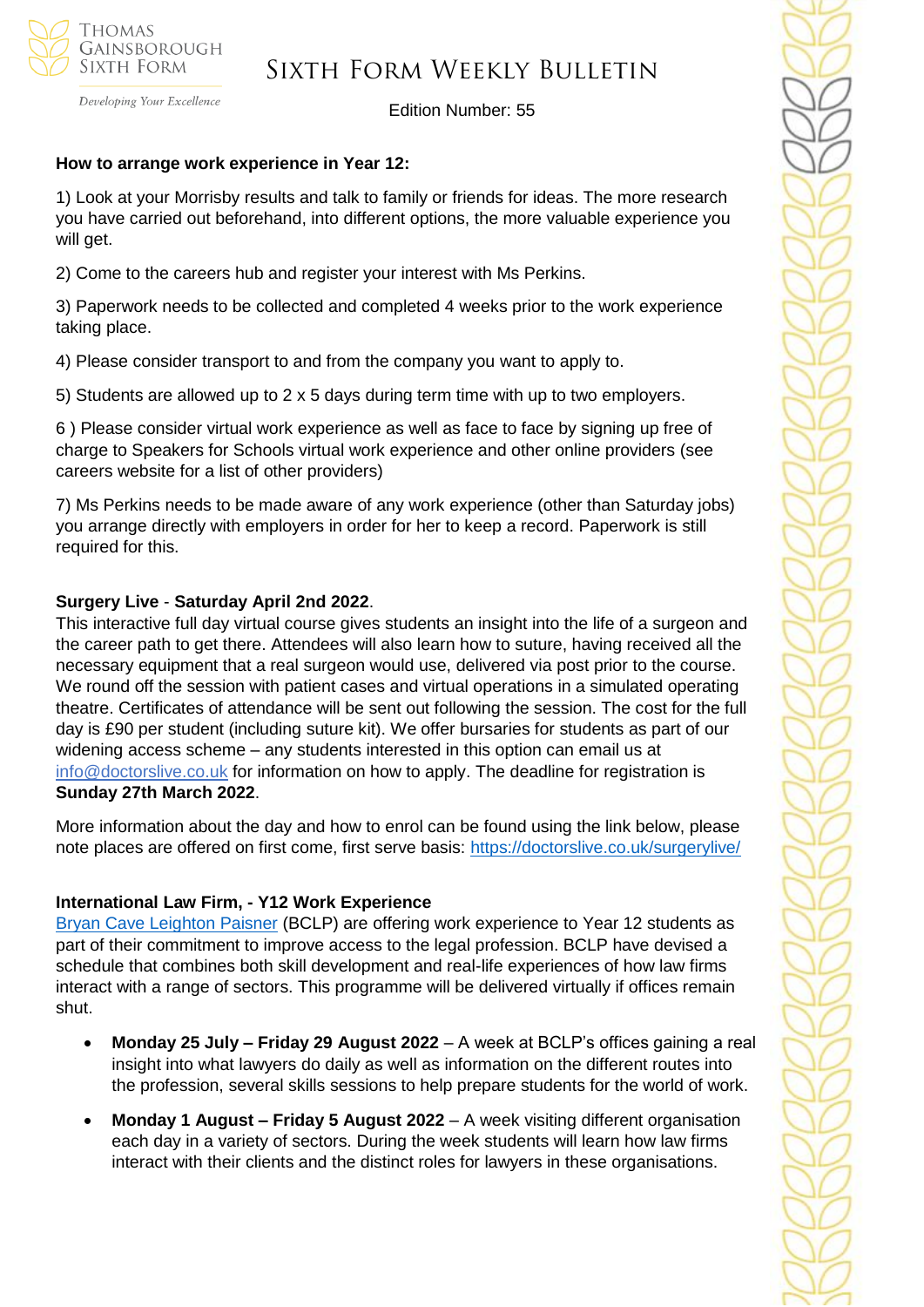

## Sixth Form Weekly Bulletin

Edition Number: 55

• On completion of the two weeks, students will progress onto BCLP's alumni programme where they will be able to get continued support from BCLP representatives including work shadowing opportunities, mentoring and further skills workshops.

#### **Future Paths: Build the Future YOU want!**

Future Paths offer career placements that give you a chance to start building the future you want. South Norfolk & Broadland Councils have a range of placements available this summer to help you gain valuable real work skills. Anyone over 16 can apply - you do not need qualifications to be considered, all you need do is show us your skills and enthusiasm. For more information and an application form, please check the attached postcard or the website [here](https://www.southnorfolkandbroadland.gov.uk/futurepaths) or email [futurepaths@southnorfolkandbroadland.gov.uk](mailto:futurepaths@southnorfolkandbroadland.gov.uk) before the **30th April 2022**.

#### **NHS Talent Academy**

With over 3 million people working in the NHS, health and social care organisations across the UK, there's a lot of support available for individuals interested in joining us. However, navigating your way around such a large workforce can be difficult.

To assist you, the NHS Talent Academy brings together organisations from across health and care, to provide easy access to the wide range of careers and employability services available within the various regions.

Whether you are exploring your future career options, taking your first step into employment or looking to develop and progress within your current role, find out what local support is available for you [here.](https://nhstalentacademy.org.uk/) For virtual work experience opportunities available now, check [here.](https://nhstalentacademy.org.uk/?s=Let%27s+Talk+About) All sessions run from 4-5pm **– please speak to Ms Perkins if interested. Application form needs to be completed and submitted by careers.**

#### **Interested in a Career in Health and Care**

There are fully funded virtual sessions available to anyone aged studying in Suffolk. On **Monday 11th and Thursday 14th April between 10-12.30** there will be sessions on Nuclear Medicine, NHS Values, Ambulance Service, Midwifery, Learning Disability Nursing and First Aid in the community.

For more information and to sign up for these sessions please email: [ambassadors@caredevelopmenteast.co.uk](mailto:ambassadors@caredevelopmenteast.co.uk)

#### **InvestIn Summer Career Experiences in London**

[Medicine & Psychology](https://investin.org/pages/choose-your-medicine-summer-experience)

[Engineering & Architecture](https://investin.org/pages/choose-your-engineering-architecture-summer-experience) [Law & Politics](https://investin.org/pages/choose-your-law-politics-summer-experience) [Business & Finance](https://investin.org/pages/choose-your-business-finance-summer-experience) **[Tech](https://investin.org/pages/choose-your-tech-summer-experience)** [Culture, Media & Sport](https://investin.org/pages/choose-your-culture-media-sport-summer-experience)

### **STEM and Medicine Summer Experiences**

To find out more and apply, [click here.](https://investin.org/pages/choose-your-stem-summer-experience?utm_source=UK+SCHOOLS+MASTER&utm_campaign=a31ab330e2-bankersschoolmar_COPY_01&utm_medium=email&utm_term=0_bfccb03bbd-a31ab330e2-137697031&mc_cid=a31ab330e2&mc_eid=894e4199ae)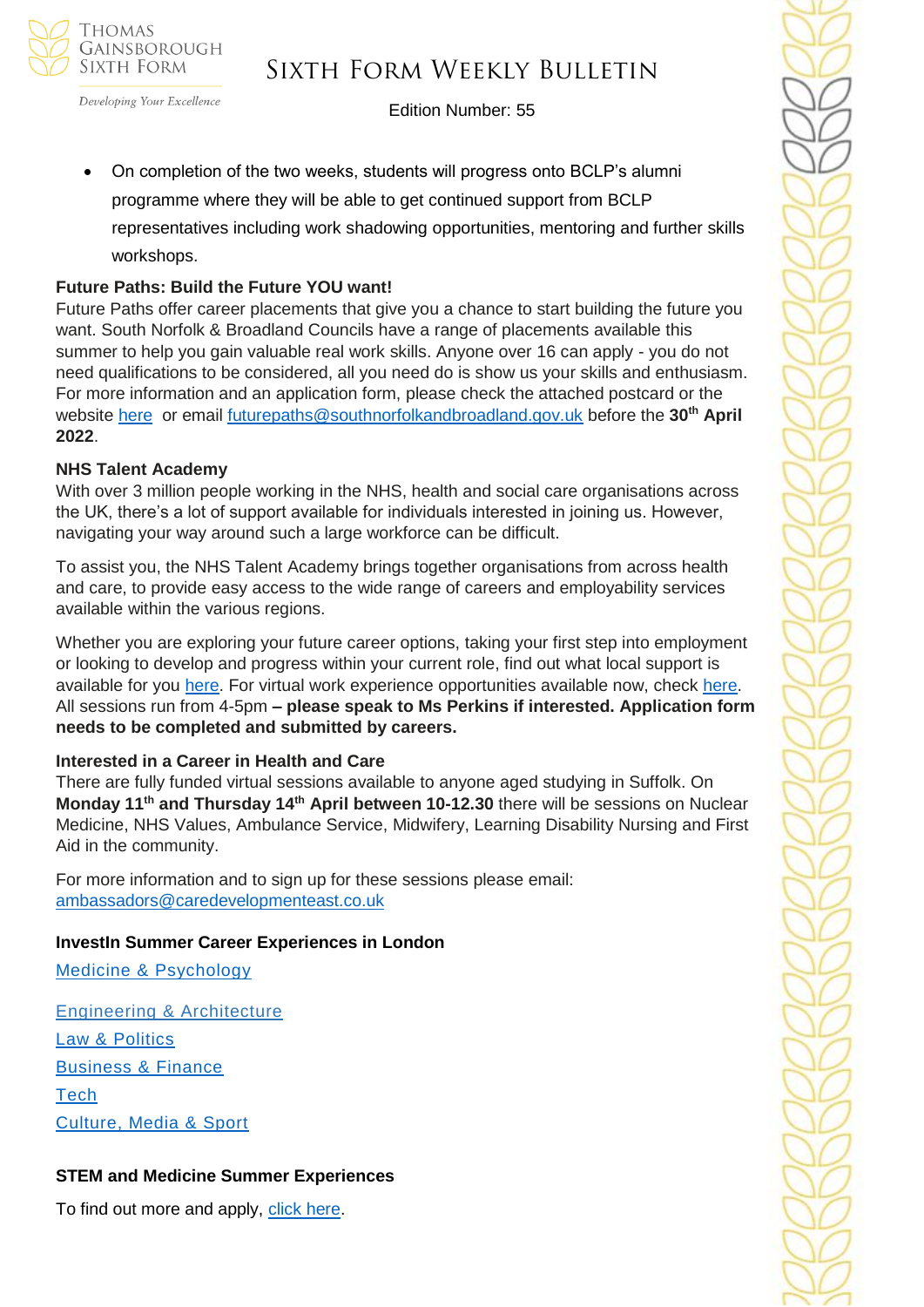

# Sixth Form Weekly Bulletin

Edition Number: 55

Watch the trailer [here](https://investin.org/blogs/news/summer-experiences-2022?utm_source=UK+SCHOOLS+MASTER&utm_campaign=b369a1e6b8-bankersschoolmar_COPY_01&utm_medium=email&utm_term=0_bfccb03bbd-b369a1e6b8-139395613&mc_cid=b369a1e6b8&mc_eid=0dcddf7ff6) and contact Mrs Osborne (kosborne@tgschool.net) to secure a 10% discount or to apply for a free bursary place. Please check criteria on the Investin website.

## **James Cartlidge's MP's Employment and Skills Fair**

With the Minister for Skills, Alex Burghart MP

- Looking for a new job?
- Interested in learning new skills?
- Searching for an apprenticeship or work experience?
- Want to know more about the fantastic businesses in our area?

Drop in sessions on CV writing, interview skills and careers advice – **Friday 22nd April 10am-1.30pm** at the Stevenson Centre, Great Cornard, CO10 0WD

### **Careers Session: Innovative Tech**

This free session is about careers in Innovative Technology on **Thursday April 14th from 10 am to 12 pm** and is presented by Innovation Labs at the brand new Innovation Labs in Sudbury. There will be hands-on demos of virtual reality developed by the company. Free tickets are available at [www.careeriosity.co.uk](https://nam12.safelinks.protection.outlook.com/?url=http%3A%2F%2Fwww.careeriosity.co.uk%2F&data=04%7C01%7C%7C11af033e730b41dd16a108da0bfd75ea%7C84df9e7fe9f640afb435aaaaaaaaaaaa%7C1%7C0%7C637835481840204834%7CUnknown%7CTWFpbGZsb3d8eyJWIjoiMC4wLjAwMDAiLCJQIjoiV2luMzIiLCJBTiI6Ik1haWwiLCJXVCI6Mn0%3D%7C3000&sdata=DUHSGp%2BPezxNxHfTiRqM%2FbLZ0Ssgc6UdfYJGw9sIit4%3D&reserved=0)

## **Career Session: The Film Industry**

The second free session is about the Film Industry and is presented by Screen Suffolk. The aim is to educate young people about the varied careers there are available in the film industry and will include a short film. The session is held on Wednesday April 20<sup>th</sup> from 10 am to 12 pm at The Quay Theatre, Sudbury. Free tickets are available at [www.careeriosity.co.uk](https://nam12.safelinks.protection.outlook.com/?url=http%3A%2F%2Fwww.careeriosity.co.uk%2F&data=04%7C01%7C%7C11af033e730b41dd16a108da0bfd75ea%7C84df9e7fe9f640afb435aaaaaaaaaaaa%7C1%7C0%7C637835481840204834%7CUnknown%7CTWFpbGZsb3d8eyJWIjoiMC4wLjAwMDAiLCJQIjoiV2luMzIiLCJBTiI6Ik1haWwiLCJXVCI6Mn0%3D%7C3000&sdata=DUHSGp%2BPezxNxHfTiRqM%2FbLZ0Ssgc6UdfYJGw9sIit4%3D&reserved=0)

### **Taster Flights and Experiences for Aspiring Pilots**

The Aviatrix Project is a charity that encourages young people, particularly young women to take a career path in the aviation industry. They have 12 Taster flights available for students in Norfolk this year.

We have the following taster flights and experiences are now open for applications. The aim of the fights are to assist anyone, who might otherwise not have the necessary resources, to experience flying.

- 12 Taster flights with Flying Made Easy at Old Buckenham Airfield
- 12 Taster flights with Take Flight Aviation at Enstone Airfield
- · 20 737 Simulator flight with an instructor with FlightPad at The University of West London
- · 2 FlightPad memberships for 6 months

They are for aspiring pilots of both genders aged 14 and above with no upper age limit. **Closing date is 12 noon on Monday 18th April 2022**. Winners will be announced in May.

Visit our website for more details and how to apply - [http://www.theaviatrixproject.com/taster](http://www.theaviatrixproject.com/taster-flights-experiences-2022)[flights-experiences-2022](http://www.theaviatrixproject.com/taster-flights-experiences-2022)

## **British Airways Careers Event**

On **Wednesday 30th March** from **5:00pm - 6:00pm** we are going to be hosting our first exclusive event with British Airways to showcase the many career opportunities on offer at one of the world's most distinguished airlines. British Airways is the UK's largest international scheduled airline, flying to nearly 600 destinations around the world to millions of passengers.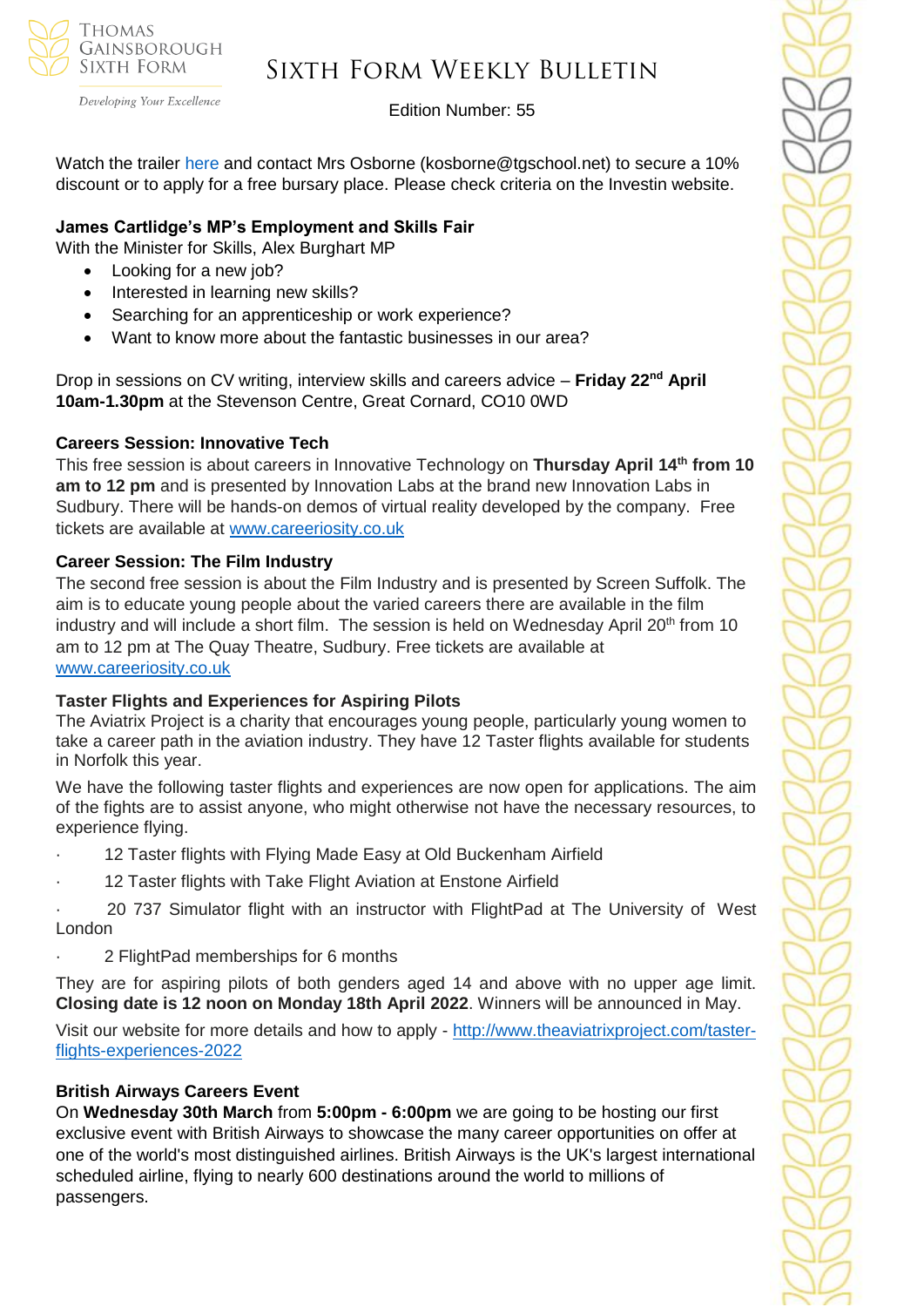

## Sixth Form Weekly Bulletin

Edition Number: 55

It's an exciting time to be at British Airways. They're growing their global route network, investing in their fleet, and transforming the experience they offer customers. Provided you're curious, mindful and open to new experiences, you can make a real impact from day one. Whether you aspire to work in their global head office, face to face with their customers at Heathrow Airport, or behind the scenes in the engineering and operations teams, there's an opportunity for you.

Discover where a career with British Airways could take you. Click the link below to register yourself for our upcoming online event. Registration Link: <https://www.surveymonkey.com/r/British-Airways>

#### **Speakers for Schools Work Experience**

You can search for more work experiences from Speakers for Schools' wide range of employers across the UK here: [https://www.speakersforschools.org/experience-2/work](https://www.speakersforschools.org/experience-2/work-experience/)[experience/](https://www.speakersforschools.org/experience-2/work-experience/) . Sign up free of charge. **Requests will go to Ms Perkins for approval.**

#### **Get into Medicine with Medic Mentor – Free !!**

This conference is suitable for students in 10-12 year groups who are interested in becoming doctors. This is a student and parent conference. Dr Siva and Dr Kennedy, who have over 10 years' experience in the medical application process, will be covering the following crucial topics:

CV Building Getting Work Experience Medical Personal Statements Medical School Interviews UCAT & BMAT Entrance Exams

Accessing Medical Awards, Prizes, Leadership Programmes, and Scholarships to study Medicine at University.

Students will also receive a certificate of attendance - a great addition to their UCAS application.

**Free spaces are limited,** so please encourage students to register as soon as you can for the following dates: **Saturday 2nd April / Sunday 3rd April**

Students just need to [click the link](https://medicmentor.co.uk/get-into-conferences/) below to secure their spot.

### **International Law Firm Undergraduate Bursary Programme -** [Apply](https://successatschool.us3.list-manage.com/track/click?u=2c038531b25876a2c7c9cf8b1&id=d133ba6aca&e=530f418f3c) Now

If you are in Year 13 and hold an offer to study law at a UK university, you could be eligible to apply for Sidley's Undergraduate Bursary programme. As part of our ongoing commitment to increasing diversity at Sidley and in the wider legal profession, our bursary programme will provide financial support to talented law students from less advantaged backgrounds for the duration of their undergraduate study. We hope that our financial support will minimise financial concerns and enable recipients to focus more on their studies and making the most of opportunities available to them during their time at university. The scheme will also guarantee work experience and mentoring opportunities for the 5 successful candidates.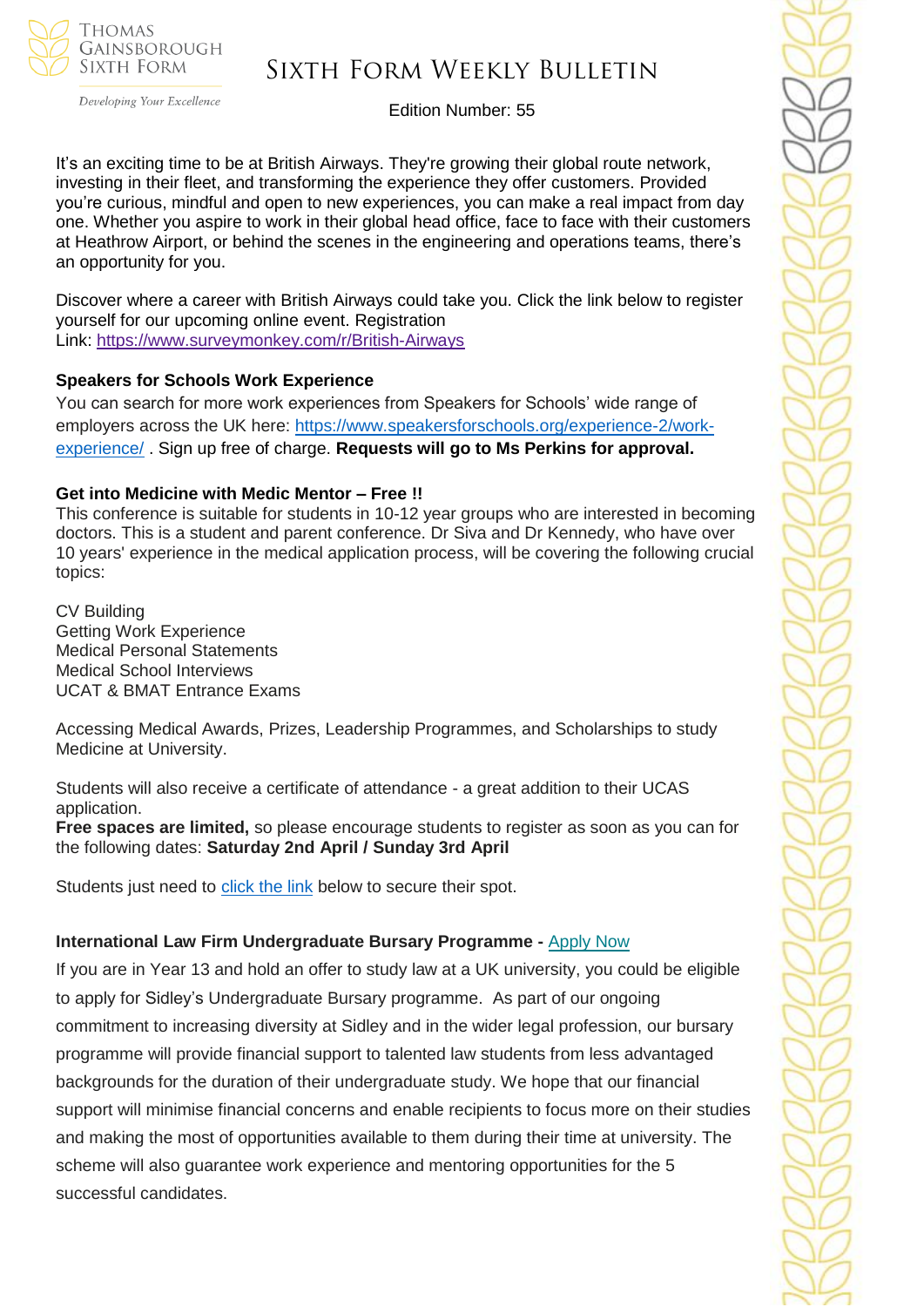

Developing Your Excellence

Edition Number: 55

#### **Why you should apply...**

- Build connections within a premier international law firm.
- Gain work experience sitting alongside our partners, associates and trainees.
- Receive £3,500 per year for the duration of your legal studies.

To check the eligibility criteria and submit your application, please [click](https://www.sidleycareers.com/en/europe/london-opportunities?tab=london-undergraduate-bursary-programme&goal=0_65c6d67e71-ee29717514-212136547&mc_cid=ee29717514&mc_eid=530f418f3c) the link.

### **UK University & Apprenticeship Search Virtual Fair**

Join us for the Spring UK University & Apprenticeship Search Virtual Fair on **Wednesday 30th March 2022**, taking place from **12:00 to 18:00**.

This event will allow you to explore all your post-18 options in one place, with a huge range of exhibitors. Universities will include Russell Group, red brick, modern and specialist institutions, as well as colleges and apprenticeship providers. You'll be able to explore exhibition stands, ask any questions you have, and chat live with admissions officers, student ambassadors, academics and recruitment teams. At this incredible interactive event you can also view virtual campus tours, online prospectuses, and take part in 10 live webinars. The event is completely free of charge and is for students and parents looking for information about studying in the UK. [Register here.](https://ukunisearch.vfairs.com/en/registration)

#### **Pearson Business School**

At Pearson Business School, we do things differently – we're part of Pearson, a FTSE 100 company, so our students learn business immersed within one.

We work closely with industry - from global giants in the private sector, such as IBM**,** Pearson, and Moët Hennessy to high-quality SMEs. Our students gain exclusive access to our talent development programme, including guaranteed internships, employer workshops, and our variety of start-ups in residence.

Want to discover Pearson Business School for yourself? Join us for our first [on-campus](https://successatschool.us3.list-manage.com/track/click?u=2c038531b25876a2c7c9cf8b1&id=d1ba79389d&e=530f418f3c) [Open](https://successatschool.us3.list-manage.com/track/click?u=2c038531b25876a2c7c9cf8b1&id=d1ba79389d&e=530f418f3c) Day of the year on **[Saturday](https://successatschool.us3.list-manage.com/track/click?u=2c038531b25876a2c7c9cf8b1&id=b3effc76e1&e=530f418f3c) 2nd April @1030** (190 High Holborn, London) to discover our business courses in [Management](https://successatschool.us3.list-manage.com/track/click?u=2c038531b25876a2c7c9cf8b1&id=c92ac9f9e4&e=530f418f3c)**,** [Marketing](https://successatschool.us3.list-manage.com/track/click?u=2c038531b25876a2c7c9cf8b1&id=355b311ed3&e=530f418f3c)**,** and [Entrepreneurship](https://successatschool.us3.list-manage.com/track/click?u=2c038531b25876a2c7c9cf8b1&id=50085a315d&e=530f418f3c)**.** [Book Here](https://www.pearsoncollegelondon.ac.uk/pearson-business-school/visit-us/events/undergraduate-open-days.html?utm_source=successatschool&utm_medium=email_influencer&utm_campaign=opendays2022_pbs_ug&utm_content=successatschool_pbs_march&goal=0_65c6d67e71-dcbab7423a-212136547&mc_cid=dcbab7423a&mc_eid=530f418f3c)

### **Spring Pod Virtual Work Experience**

Medicine on demand – **deadline 31st March** [Click link here](https://www.springpod.com/virtual-work-experience/health-education-england-medicine-online-work-related-learning?utm_source=febpdf&utm_medium=email&utm_campaign=vwex&utm_term=vwex_febpdf&utm_content=vwex_febpdf_medicine_hee) Nursing on demand – **deadline 31st March** [Click link here](https://www.springpod.com/virtual-work-experience/health-education-england-nursing-online-work-related-learning?utm_source=febpdf&utm_medium=email&utm_campaign=vwex&utm_term=vwex_febpdf&utm_content=vwex_febpdf_nursing_hee) Allied Health Professionals – **deadline 31st March** [Click link here](https://www.springpod.com/virtual-work-experience/allied-health-professional-online-work-related-learning?utm_source=febpdf&utm_medium=email&utm_campaign=vwex&utm_term=vwex_febpdf&utm_content=vwex_febpdf_ahp_on_demand)

### **Porch Project – Food Industry Careers Help**

Further Horizons is an employment-based programme. It will prepare young people for the working world by exposing them to the many aspects of businesses connected to or associated with the food industry.

It will include CV writing sessions, money management and interview skill sessions with Yorkshire Building Society. We will also have visits to and visits from businesses in the food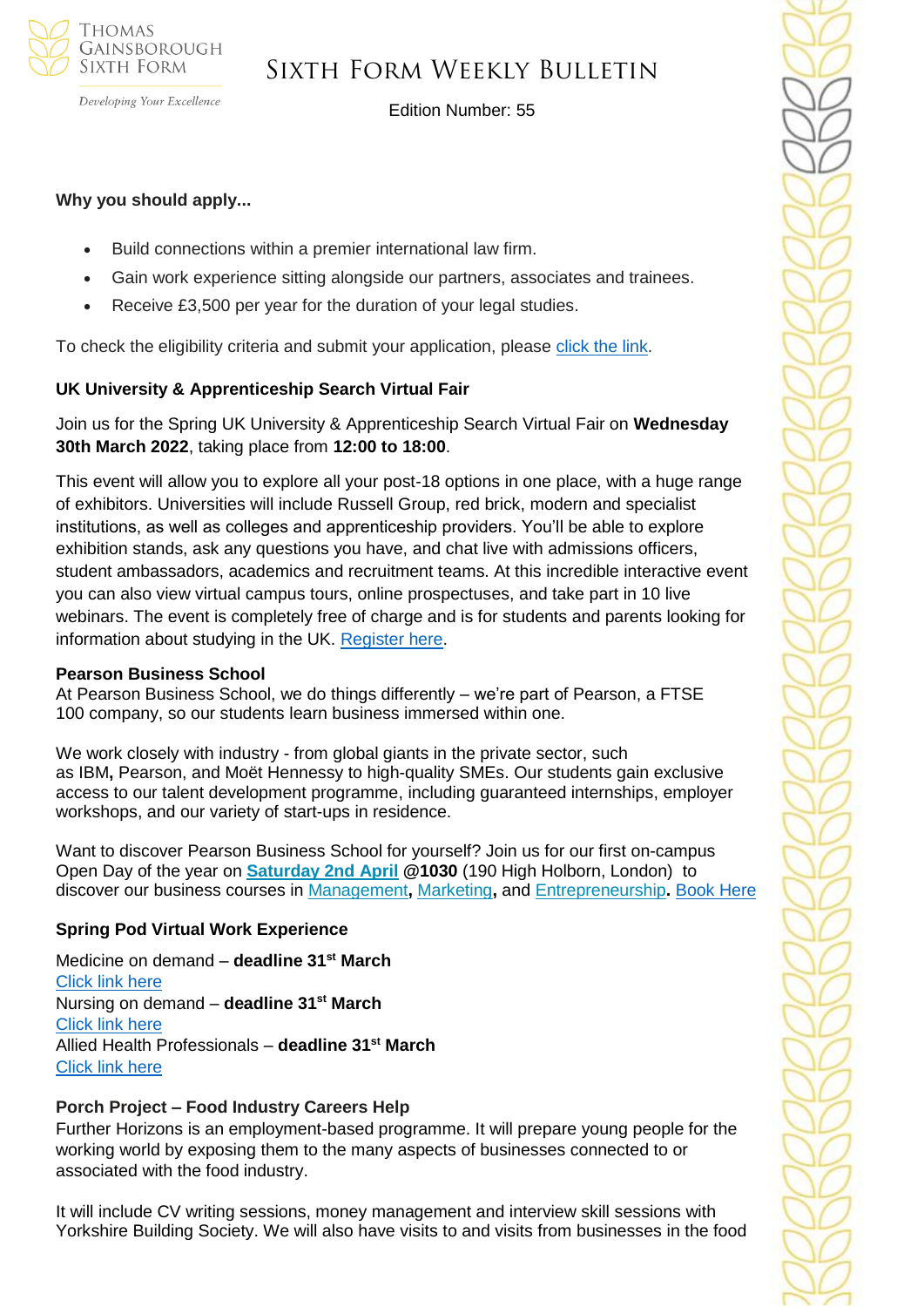

# Sixth Form Weekly Bulletin

Edition Number: 55

industries for the young people to attend. We are hoping to connect with businesses that are looking for workers, so there will be some great opportunities for them to land a job if they impress! We will also hold mock interviews and training courses, such as barista and food hygiene. And much more!

We are based in Hadleigh so a majority of the sessions will be held in our youth centre here, therefore transport will need to be considered separately. Like everything we run, this programme is completely free of charge! If you are interested please contact Laura Bantock on [lauren.bantock@porchproject.co.uk](mailto:lauren.bantock@porchproject.co.uk)

Application deadline is **29th April**, but places are offered on a first come, first serve basis, so be quick if you want to secure a spot!

#### **The 'My Career, My Vision' Competition**

We invite students aged 12-18 to submit an image depicting their dream career with an accompanying caption. The image can take any form - a photograph, drawing, graphic design, or anything else - as long as it has been created by the student and clearly depicts the career of their dreams. Creativity is highly encouraged! **The deadline is Friday 8th April**  and students can [enter now.](https://investin.org/blogs/news/careers-week-competition?utm_source=UK+SCHOOLS+MASTER&utm_campaign=9d91cb935c-bankersschoolmar_COPY_01&utm_medium=email&utm_term=0_bfccb03bbd-9d91cb935c-137697031&mc_cid=9d91cb935c&mc_eid=894e4199ae)

#### **Careers and Coffee**

Careers & Coffee showcases employers from a variety of sectors and industries to prepare and inspire your young people for the fast-changing world of work. Our upcoming streams can be found live **Wednesdays** at **4.30** on the LEP YouTube Channel [here](https://emea01.safelinks.protection.outlook.com/?url=https%3A%2F%2Fwww.youtube.com%2Fchannel%2FUCMQWGt6SdsGQF-KJCq7JTwQ&data=04%7C01%7C%7C4c6c44ecc3fb4f20ff7908d9db3b3618%7C84df9e7fe9f640afb435aaaaaaaaaaaa%7C1%7C0%7C637781869767327633%7CUnknown%7CTWFpbGZsb3d8eyJWIjoiMC4wLjAwMDAiLCJQIjoiV2luMzIiLCJBTiI6Ik1haWwiLCJXVCI6Mn0%3D%7C3000&sdata=jcnjPssNA6CGryLNqRJMQzfb7UnLUOJ3WUdL%2FnQhejw%3D&reserved=0) or on Twitch [here.](https://emea01.safelinks.protection.outlook.com/?url=https%3A%2F%2Fwww.twitch.tv%2FNewAngliaEAN&data=04%7C01%7C%7C4c6c44ecc3fb4f20ff7908d9db3b3618%7C84df9e7fe9f640afb435aaaaaaaaaaaa%7C1%7C0%7C637781869767327633%7CUnknown%7CTWFpbGZsb3d8eyJWIjoiMC4wLjAwMDAiLCJQIjoiV2luMzIiLCJBTiI6Ik1haWwiLCJXVCI6Mn0%3D%7C3000&sdata=%2BC%2F2NVk7rCN9nN0gPB86AdBavn%2BdywBz%2FR1nbIo0XG8%3D&reserved=0)

Here is the link for Wednesday's C&C - [https://www.youtube.com/watch?v=UJcUHXG5vtg](https://emea01.safelinks.protection.outlook.com/?url=https%3A%2F%2Fwww.youtube.com%2Fwatch%3Fv%3DUJcUHXG5vtg&data=04%7C01%7C%7C4c6c44ecc3fb4f20ff7908d9db3b3618%7C84df9e7fe9f640afb435aaaaaaaaaaaa%7C1%7C0%7C637781869767327633%7CUnknown%7CTWFpbGZsb3d8eyJWIjoiMC4wLjAwMDAiLCJQIjoiV2luMzIiLCJBTiI6Ik1haWwiLCJXVCI6Mn0%3D%7C3000&sdata=QmwZMfWApfz3NYzqKGZdNMm6DnYKNSnpPCkWXQ5qlMw%3D&reserved=0)

- **30th March** A career for all weathers… YouTube [Twitch](https://emea01.safelinks.protection.outlook.com/?url=https%3A%2F%2Fwww.twitch.tv%2FNewAngliaEAN&data=04%7C01%7C%7C4c6c44ecc3fb4f20ff7908d9db3b3618%7C84df9e7fe9f640afb435aaaaaaaaaaaa%7C1%7C0%7C637781869767327633%7CUnknown%7CTWFpbGZsb3d8eyJWIjoiMC4wLjAwMDAiLCJQIjoiV2luMzIiLCJBTiI6Ik1haWwiLCJXVCI6Mn0%3D%7C3000&sdata=%2BC%2F2NVk7rCN9nN0gPB86AdBavn%2BdywBz%2FR1nbIo0XG8%3D&reserved=0)
- **6 th April** 'No Mess'. A different perspective on careers in Construction

#### **InvestIN Spring Term Career Opportunities**

Available in 20+ industries: In-person at UCL or live online

You can now register for our spring term career opportunities, which are available in 20+ cutting-edge industries. You will learn directly from some of the UK's best professionals doctors, forensic scientists, architects, MPs, filmmakers, engineers and more - through a series of live, interactive simulations which provide tailor-made, professional experience. You can choose to attend either at UCL or live online from the comfort of your own home. VIEW ALL: AGES 15-18 [Click here](https://investin.org/pages/spring-term-career-programmes-15-18?utm_source=UK+SCHOOLS+MASTER&utm_campaign=3b31a67736-bankersschoolmar_COPY_01&utm_medium=email&utm_term=0_bfccb03bbd-3b31a67736-137697031&mc_cid=3b31a67736&mc_eid=894e4199ae)

#### **NHS Speech and Language Therapy Career Workshop**

This workshop is an opportunity to:

- Learn more about Speech and Language Therapy as a career
- Meet members of a Speech and Language Therapy team
- Find out how to become a Speech and Language Therapist
- **Date: Tuesday 19th April 2022, from 10am-12.30pm**

Venue: Virtual via MS Teams. The link will be emailed to you ahead of the session. **Contact 01473 321225 to book a place.**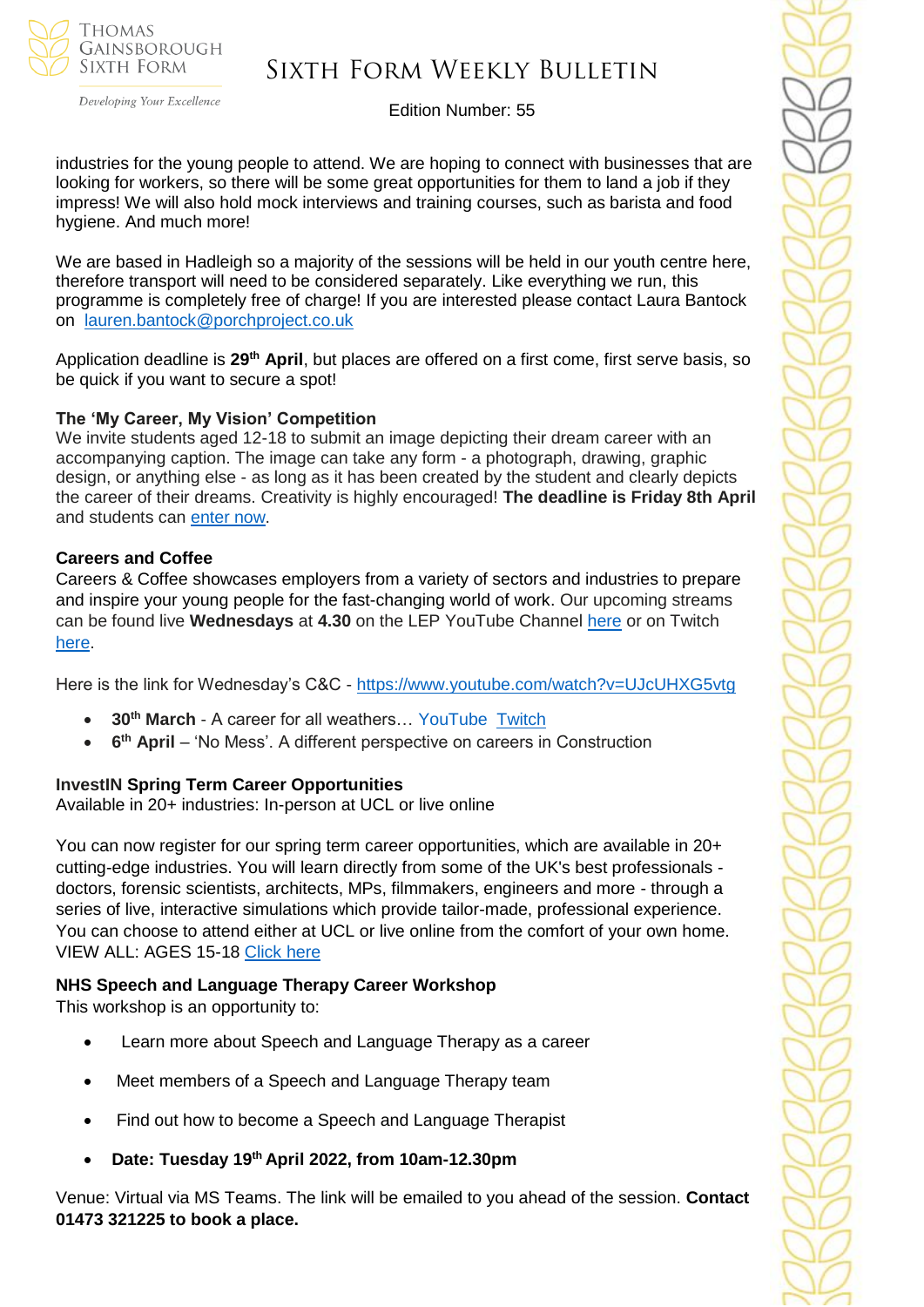

Developing Your Excellence

Edition Number: 55

### **Fundraising Executive @ Hourglass**

We're looking to recruit a Fundraising Executive to work in our Sudbury office. This role is a development-level position for individuals who are looking to enter a career in fundraising and are looking to make a difference on both a national and local level. It's an exciting opportunity to be at the heart of change. For more information see <https://wearehourglass.org/recruitment>

If you're interested in applying for this role, please send your CV and cover letter to [chiefexecutive@wearehourglass.org](mailto:chiefexecutive@wearehourglass.org)

#### **Amazing Apprenticeships**

Explore 220+ Higher and Degree apprenticeship vacancies in the Higher & Degree listing 2021/22. **[DOWNLOAD NOW](https://amazingapprenticeships.com/resource/higher-and-degree-listing/)**

**Colchester Institute** - Apprenticeship Vacancies

**West Suffolk College -** [Apprenticeship vacancies](https://www.wsc.ac.uk/find-a-course/apprenticeships)

**Apprenticeships New Anglia -** [Apprenticeship vacancies](https://www.apprenticeshipsnewanglia.co.uk/)

**Government Official Search** - [Apprenticeship Vacancies](https://www.gov.uk/apply-apprenticeship)

**New Anglia Search -** [Apprenticeship Vacancies](https://v2.apprenticeshipsnewanglia.co.uk/apprenticeships/search/?s_query=&s_location=&s_distance=30&s_trade=0&s_apprenticeshipLevel=0&prop_View=list&prop_sort=created+desc)

#### **Yojo is back!**

Yojo is an apprenticeships app, created to link young people in Suffolk with vacancies, advice and organisational partners. The app includes:

- Live vacancies
- CV builder
- Interview practice quiz
- Personalised recommendations of career paths based on interests

**Find out more at:** [Yojo App | Made by young people, for young people](https://emea01.safelinks.protection.outlook.com/?url=https%3A%2F%2Fyojoapp.co.uk%2F&data=04%7C01%7C%7C4c6c44ecc3fb4f20ff7908d9db3b3618%7C84df9e7fe9f640afb435aaaaaaaaaaaa%7C1%7C0%7C637781869767483855%7CUnknown%7CTWFpbGZsb3d8eyJWIjoiMC4wLjAwMDAiLCJQIjoiV2luMzIiLCJBTiI6Ik1haWwiLCJXVCI6Mn0%3D%7C3000&sdata=9WtYUB305aPkl6q46VQFnWxhGcaNixIyQ7zb9qHytQc%3D&reserved=0)

## University News

#### **Uni Taster Days**

Don't forget that you can find out about all the upcoming university events across the country [here.](https://www.unitasterdays.com/search.aspx) In addition to that you can watch a huge number of on demand [subject videos.](https://www.unitasterdays.com/ondemand) These videos introduce studying a range of different subjects at university. Covering reasons to consider the subject, what to expect when studying it, a guide to future career opportunities and even application tips.

### **Not sure what to study at university?**

If you are not sure what subject you'd like to study at university and would like to experience a variety of subjects and universities this summer, our virtual Insight into University course would guarantee this experience - for more information and to apply for the virtual Insight into University course, please visit our website [https://www.etrust.org.uk/insight-into](https://www.etrust.org.uk/insight-into-university)[university](https://www.etrust.org.uk/insight-into-university) and click [here](https://dd233f6a-c442-4437-a8e1-9e42987b6020.filesusr.com/ugd/4517c8_fcb7add322ae4a1eab2156347e1f2442.pdf) for the virtual Insight into University flyer.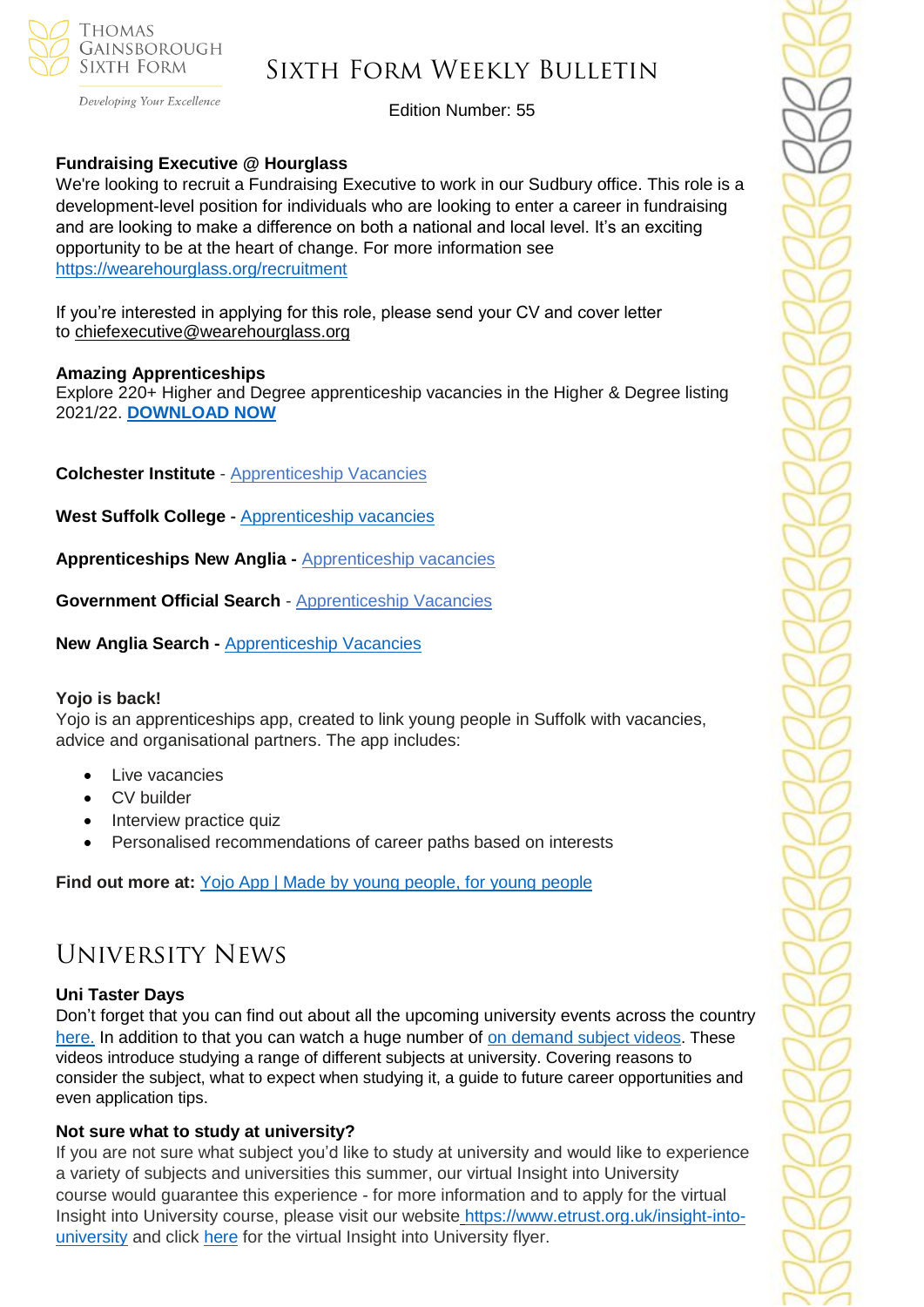

# Sixth Form Weekly Bulletin

Edition Number: 55

#### **Sutton Trust UK Summer Schools - applications closing soon**

Are you interested in going to university? Not sure on what subject you want to study? Our UK Summer Schools offer you the chance to experience what university life is like.

From academic taster sessions to social activities, you'll get the chance to meet like-minded young people from across the UK and explore a subject of your choice at a leading UK university.

#### **Who Can Apply?**

Students applying to UK Summer Schools must meet the following criteria:

Attend, and have always attended, a state-funded, non fee-paying school/college;

Be in Year 12 (England and Wales), Year 13 (Northern Ireland) or S5 (Scotland) at the start of the programme.

In addition, we are looking for students who:

Have achieved at least five GCSEs at grades  $9 - 6$  (A\*-B), including English and Maths. A minimum of two of these qualifications should be at grades  $9 - 7$ . Or five A or B grades at National 5 including one A. See more [criteria](https://www.suttontrust.com/our-programmes/uk-summer-schools/?utm_source=Head+of+Sixth+Free+Newsletter&utm_campaign=99b194e2d6-March+16+student+campaign&utm_medium=email&utm_term=0_36c44588b4-99b194e2d6-115737769&mc_cid=99b194e2d6&mc_eid=51b5a4fd55)

#### **CGI & Animation for Film & TV Level 4 Diploma @ West Suffolk College**

*Recruiting now for September 2022*

The UAL L4 CGI & Animation for TV and Film programme is ideal for any student wishing to pursue their passion within the highly creative world of VFX, 3D and 2D animated characters. Potential students would be those who have already dabbled in the design and planning of stories and characters and want to take these skills further. Students work on a yearlong real-world film producing VFX, 3D Modelling, Motion Capture, Animation and Matte Painting for VFX shots - the best part is you get a film credit and it counts as the first year of a degree with most Universities. [Click here](https://www.wsc.ac.uk/courses/level-4-professional-diplomas/754-level-4/9768-cgi-and-animation-for-tv-and-film-diploma-level-4-22vf394099) for more information.

Applications to the London Interdisciplinary School [\(LIS\)](https://emea01.safelinks.protection.outlook.com/?url=https%3A%2F%2Fschools.tecl.co.uk%2Feducationcompany5lz%2Flz.aspx%3Fp1%3DMuzDU3NjA0MjA1Uzk0NzE6NkYwQjdEMTg3QzdEMTdCODZFRjcxMENBNDUyNEYwN0M%253d-%26CC%3D%26w%3D5511&data=04%7C01%7C%7C39fcd5037de64b1f134108d9db3b46e6%7C84df9e7fe9f640afb435aaaaaaaaaaaa%7C1%7C0%7C637781869903019097%7CUnknown%7CTWFpbGZsb3d8eyJWIjoiMC4wLjAwMDAiLCJQIjoiV2luMzIiLCJBTiI6Ik1haWwiLCJXVCI6Mn0%3D%7C3000&sdata=pgQvu53gpi%2Fe%2F8%2BCNPs9L2gikEtVgERhZ9O0%2FbkIqeQ%3D&reserved=0) are still open!

Do you:

- Have a passion for the humanities and the sciences?
- Are still undecided about their university course?

Want a course that prepares them with skills for a changing world of work?

We are not on UCAS, which means applications are direct on the [LIS website](https://emea01.safelinks.protection.outlook.com/?url=https%3A%2F%2Fschools.tecl.co.uk%2Feducationcompany5lz%2Flz.aspx%3Fp1%3DMuzDU3NjA0MjA1Uzk0NzE6NkYwQjdEMTg3QzdEMTdCODZFRjcxMENBNDUyNEYwN0M%253d-%26CC%3D%26w%3D8515&data=04%7C01%7C%7C39fcd5037de64b1f134108d9db3b46e6%7C84df9e7fe9f640afb435aaaaaaaaaaaa%7C1%7C0%7C637781869903019097%7CUnknown%7CTWFpbGZsb3d8eyJWIjoiMC4wLjAwMDAiLCJQIjoiV2luMzIiLCJBTiI6Ik1haWwiLCJXVCI6Mn0%3D%7C3000&sdata=8Hlbt%2BgSl0U8BdHh3CK1iY0dZPD2WXrFZ8gatSx1i2Q%3D&reserved=0) and can be another option on top of their UCAS choices. Applicants do not need to submit a personal statement. Instead, we invite all applicants to a Selection Day, regardless of their grade profile. We want to get to know who your students are and their potential to achieve at Higher Education by meeting them!

**Our final application deadline in 2022 – Friday 8th April**

**Taster Lectures**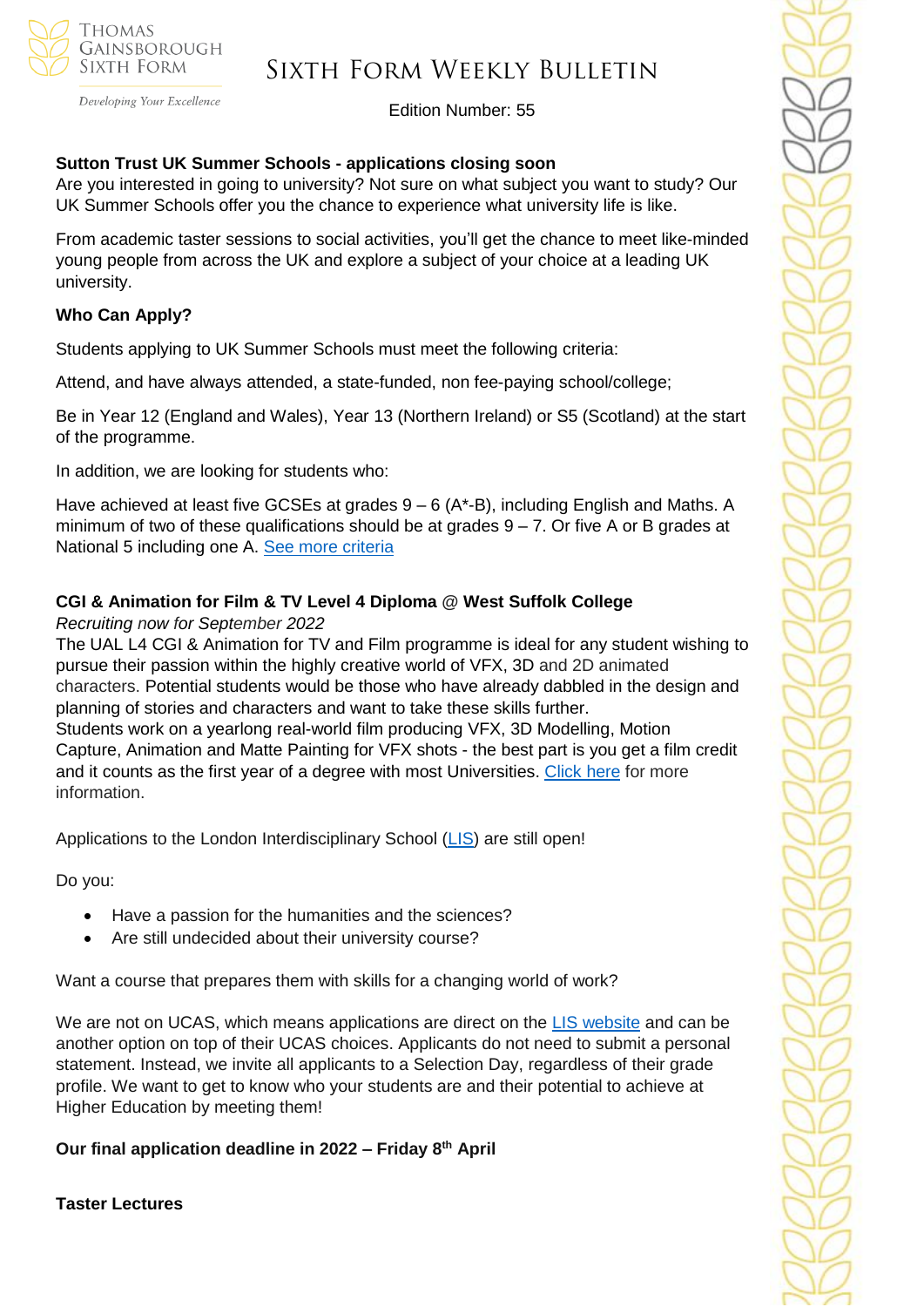

## Sixth Form Weekly Bulletin

Edition Number: 55

- **March 28 @ 16:15 - 17:15** Business Studies: Skills & Insight Focus on Negotiation Skills (KS5) Find out [more](https://channeltalent.us10.list-manage.com/track/click?u=145837fa6843e0c349598322a&id=f308f3946f&e=155232616c) »
- **March 29 @ 16:15 - 17:15** Computer Science University Module Insights UEA & Surrey (KS5) [Find out more »](https://nam12.safelinks.protection.outlook.com/?url=https%3A%2F%2Fchanneltalent.us10.list-manage.com%2Ftrack%2Fclick%3Fu%3D145837fa6843e0c349598322a%26id%3D0e37665c46%26e%3D155232616c&data=04%7C01%7C%7C2e8513d613b143a85ebd08da01bc7e52%7C84df9e7fe9f640afb435aaaaaaaaaaaa%7C1%7C0%7C637824206328267943%7CUnknown%7CTWFpbGZsb3d8eyJWIjoiMC4wLjAwMDAiLCJQIjoiV2luMzIiLCJBTiI6Ik1haWwiLCJXVCI6Mn0%3D%7C3000&sdata=ei01dAEG4X2KRRitRi%2FZsg%2BUzFjEHs5rjwshc2DFJ9o%3D&reserved=0)
- **March 31 @ 15:35 - 16:20** Politics: What Is Populism? And Why Is It Important? Reading (KS5) Find out [more](https://channeltalent.us10.list-manage.com/track/click?u=145837fa6843e0c349598322a&id=fe3745d130&e=ba0e9a2959) »
- **April 28 @ 14:00 - 15:00** insight4me Law: Negligence with 2 Unis TBC (KS5) [Find](https://channeltalent.us10.list-manage.com/track/click?u=145837fa6843e0c349598322a&id=dbe7344ff8&e=155232616c) out [more](https://channeltalent.us10.list-manage.com/track/click?u=145837fa6843e0c349598322a&id=dbe7344ff8&e=155232616c) »

## **Suffolk New College**

Come along to one of our Taster Events -

- Introduction to Events, Festivals and Travel **01/04/22**
- Hair & Beauty; Catering & Hospitality **29/04/22**

To book your place visit [www.suffolk.ac.uk/tasterevents](http://www.suffolk.ac.uk/tasterevents) | 01473 382200 | [info@suffolk.ac.uk](mailto:info@suffolk.ac.uk)

#### **Are you studying maths or science subjects and considering studying a STEM subject at university?**

Did you know that there are accredited virtual and residential summer schools which can help you decide which degree course might be right for you and also enhance your UCAS application? Insight into University summer schools will provide you with an opportunity to interact with university academics, admissions tutors, current undergraduates, and STEM professionals in exclusive live sessions.

[Click to register for webinar here](https://outlook.live.com/mail/0/inbox/id/AQMkADAwATZiZmYAZC04MjAzLTJjMTMtMDACLTAwCgBGAAADqKWOCG516ECS3JyZ610tTAcAInbB0CdhXEamB%2BffnW%2BN0QAAAgEMAAAAInbB0CdhXEamB%2BffnW%2BN0QAFV3WqUwAAAA%3D%3D)

### **What is Virtual Insight into [University](https://www.etrust.org.uk/insight-into-university) Experience (for Y12)?**

This course is like no other! With the mix of live sessions, recorded lectures and hands-on practical STEM activities and projects set by leading UK universities and global STEM companies, you will have a unique opportunity to access all this amazing content in one place, pick-and-choose subjects that interest you and do as many as you wish at your own pace over the summer:

- □ Life Sciences from University of Warwick
- □ Materials Science from University of Cambridge
- □ Maths from Lancaster University
- □ Food Science from University of Nottingham
- □ Chemistry and Drug Design from Kingston University
- □ Chemical Engineering from UCL
- □ Forensic Science from Abertay University
- □ Engineering from University of Sheffield
- □ Computer Science from University of Liverpool
- And lots more!

Apply today: <https://www.etrust.org.uk/insight-into-university>

#### **Experience University of Southampton Residentials 26th - 28th July and 2nd - 4th August 2022**

The University of Southampton are excited to once again offer on campus residential opportunities for eligible Year 12 students. These Experience UoS Residentials are 3-day, 2 night on-campus programmes, giving your students the opportunity to experience studying a subject at university.

Subjects include: Chemistry, Physics, Mechanical Engineering, Geography, Marine Biology, Oceanography, English, Business, Music and Biological Sciences.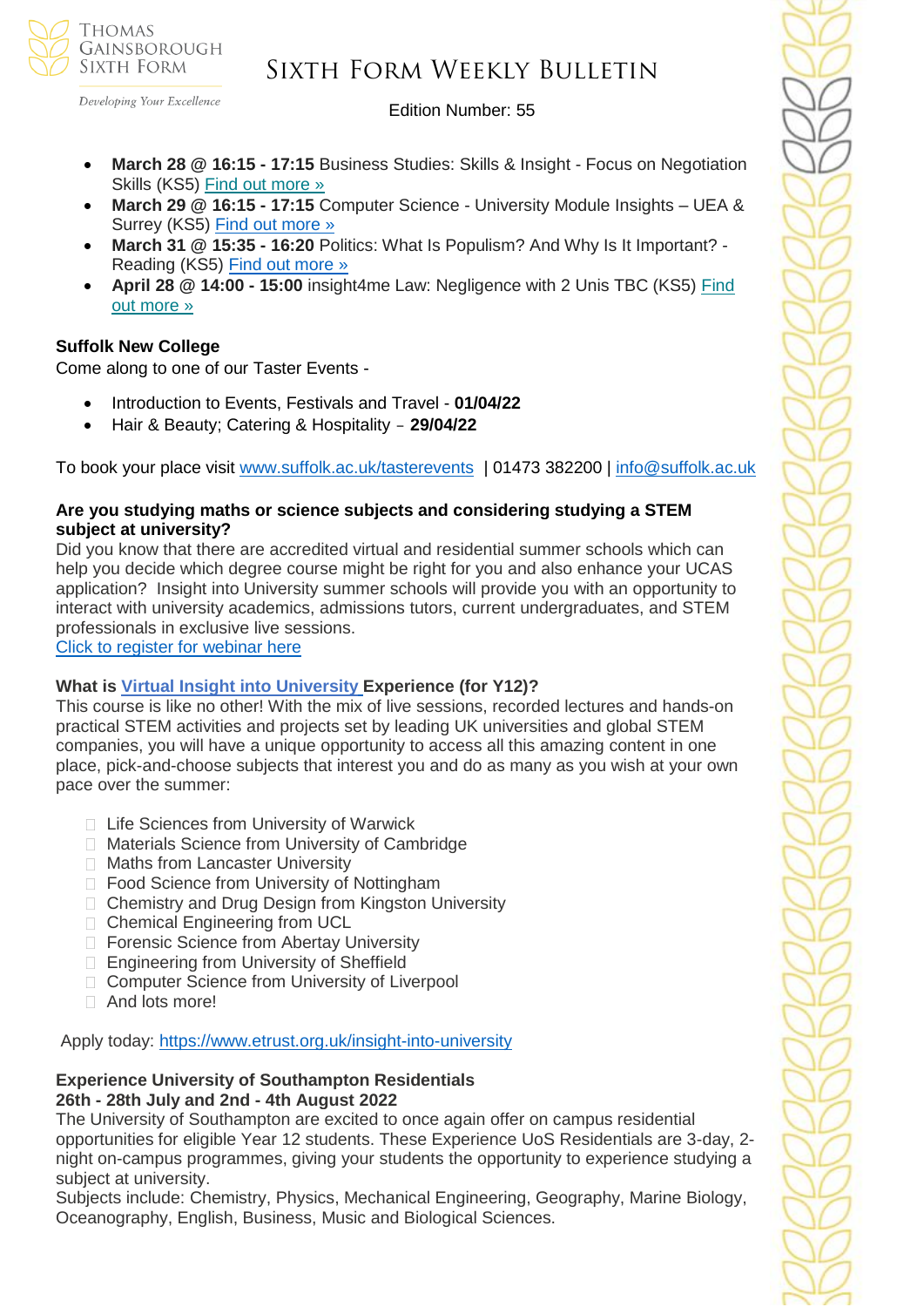

## Sixth Form Weekly Bulletin

Edition Number: 55

Students will learn in an academic environment and work with pupils from other schools and colleges through a timetable of lectures, practical activities and a variety of fun social activities in the evenings. They'll get to meet our enthusiastic team of Student Ambassadors studying the courses they are aspiring to, as well as academics, researchers and alumni. These residentials are free and open to Year 12 students who meet our academic and Widening Participation eligibility criteria (you can access the eligibility criteria through the button below).

Students will be provided with free accommodation and meals for the duration of the residential. The University of Southampton is also able to cover up to £80 of the cost of travel to and from the residential. For more information, including eligibility criteria and to apply, please click the button below. [Register here.](https://www.southampton.ac.uk/schools-colleges/experience-summer-event.page+)

#### **Speakers for Schools Broadcasts**

**Katie Brill, SVP Global PR and Comms, Junk Kouture - Monday 28th March 10-10:45am**

Join us for a broadcast with Katie Brill, former contestant and winner of Junk Kouture with her design made from orange peel 'ReJuicing is Appealing' in 2012 and now part of the Junk Kouture team as SVP of PR and Communications. The experience was life-changing for her and helped her build confidence, problem-solving skills and knowledge of circularity. She is now committed to expand the mission of Junk Kouture and inspire/ empower more young creatives. Katie will be discussing the environmental and ethical issues surrounding the fast fashion industry. Click [here](https://forms.office.com/r/Zjm17gfeAp) to register

#### **Careers in Healthcare Science with Fiona Carragher, Director of Research and Influencing, Alzheimer's Society - Wednesday 30th March 10-10:45am**

Do you love science? Are you passionate about helping people? Join us for a broadcast with Fiona Carragher to learn about how you can combine the two in your future career. Fiona will also be sharing her advice on the importance of keeping an open mind for opportunities! Click [here](https://forms.office.com/r/MwMsnt9tMa) to register.

**John-Paul Flintoff, Author and Journalist with The Sunday Times - Wednesday 20th April 10-10:45am** Details TBC Click [here](https://forms.office.com/r/iY9CefkggF) to register

**Hugo Tagholm, Chief Executive, Surfers Against Sewage - Monday 25th April 10- 10:45am** Details TBC Click [here](https://forms.office.com/r/5imUKR5U4C) to register

#### **Anne Richards, Chief Executive Officer, Fidelity International - Tuesday 26th April 10- 10:45am**

Are you interested in learning about the work being done to end sewage pollution? Join us for a broadcast with Hugo Tagholm, Chief Executive, Surfers against Sewage to find out about how they are working to create a thriving ocean and how your school can get involved! Click [here](https://forms.office.com/r/MQcK2ezfUa) to register

#### **Sebastian Munden, Executive Vice President & General Manager, Unilever UK & Ireland - Tuesday 26th April 2-2:45pm**

Are you passionate about taking action to improve the health of the planet? So is Sebastian Munden, Executive Vice President & General Manager, Unilever UK & Ireland. During this broadcast you will learn about and careers in sustainability and how Unilever is working with brands to invent innovative ways to reduce plastic pollution. Click [here](https://forms.office.com/r/vRuGnAA6W6) to register.